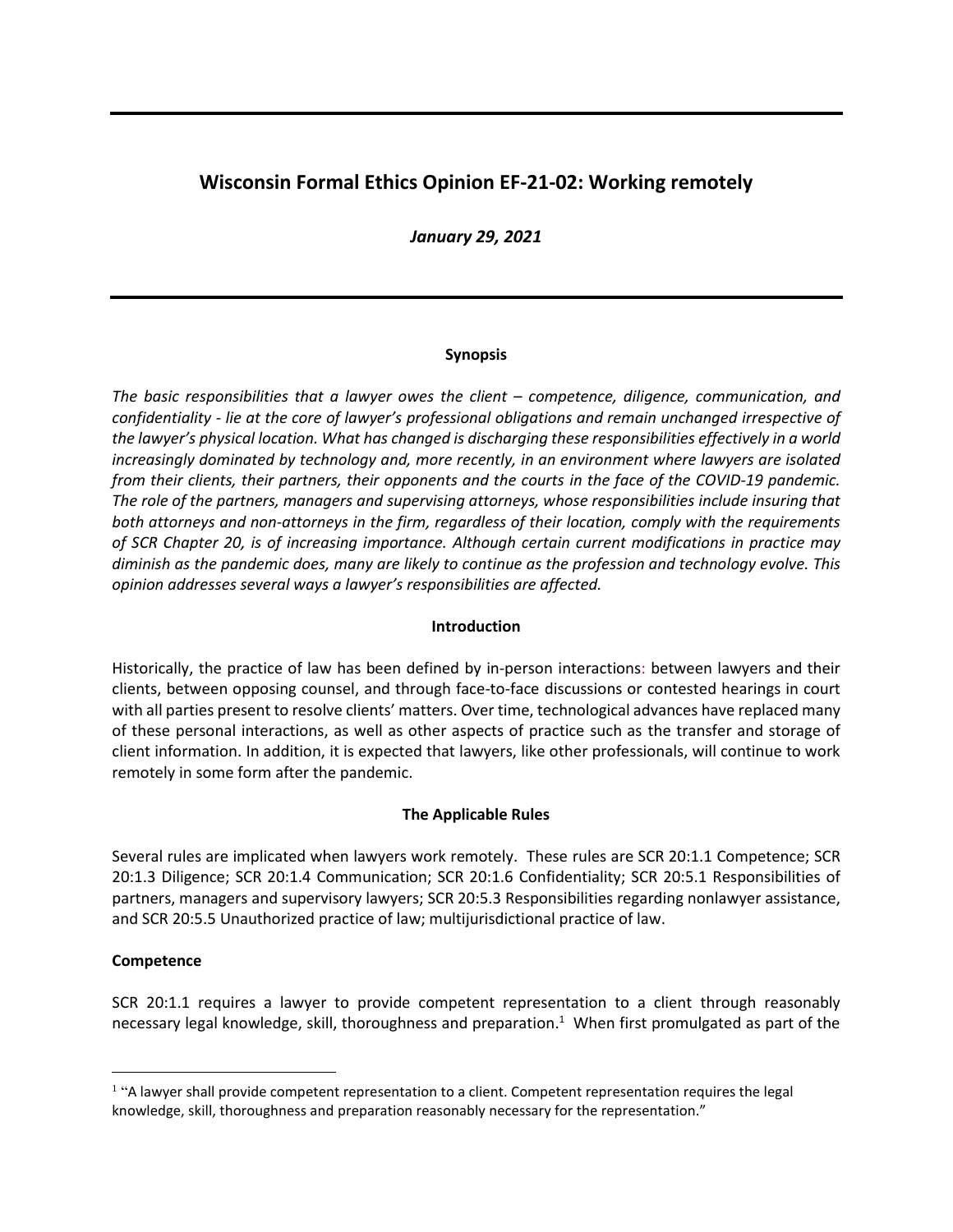ABA Model Rules of Professional Conduct in 1983 the rule's focus was on the importance of a command of the substantive<sup>2</sup> and procedural<sup>3</sup> aspects related to resolution of the client's legal problems. See ABA Comments. ¶¶1-6.

In 2012 the ABA modified Comment [8] to Rule 1.1 to reflect the importance of competence in the use of technology:

To maintain the requisite knowledge and skill, a lawyer should keep abreast of changes in the law and its practice, including the benefits and risks associated with relevant technology, engage in continuing study and education and comply with all continuing legal education requirements to which the lawyer is subject.<sup>4</sup>

Basic technological competence includes, at a minimum, knowledge of the types of devices available for communication, software options for communication, preparation, transmission and storage of documents and other information, and the means to keep the devices and the information they transmit and store secure and private.<sup>5</sup> Larger firms will often employ expert staff to address these concerns.

<sup>2</sup> *See Attorney Grievance Comm'n of Maryland v. Narasimhan*, 92 A.3d 512 Conduct 370 (Md. 2014) (inexperienced lawyer failed to properly file and manage client's permanent residency petition); *State ex rel. Counsel for Discipline of Nebraska Supreme Court v. Seyler*, 809 N.W.2d 766 (Neb. 2012) (lawyer mishandled personal injury case with resultant harm to client).

<sup>3</sup> *See In re Kellogg*, 4 P.3d 594 (Kan. 2000) (failure to properly serve out-of-state party in divorce proceeding); *In re Harris*, 180 P.3d 558 (Kan. 2008) (failure to follow required procedures to electronically file documents in bankruptcy court).

Procedural competence has also changed as a result of the pandemic. Many courts are operating under emergency orders subject to frequent modification. Scheduling is in a state of flux and hearings are increasingly conducted by video. At the time of this writing, the Wisconsin Supreme Court has ordered that local judicial districts develop plans to reopen their respective courts. See *In re the Matter of the Extension of Orders and Interim Rule Concerning Continuation of Jury Trial, Suspension of Statutory Deadlines for Non-criminal Jury Trials, and Remote Hearings During the COVID-10 Pandemic*, Wis. S. Ct., May 22, 2020[. https://www.wicourts.gov/](https://www.wicourts.gov/) . It is likely different counties will adopt different procedures, all of which will be subject to ongoing modification. Counsel must take steps to be familiar with the procedures that control how the client's cases will be processed in the communities in which they practice.

<sup>4</sup> *See ABA Commission on Ethics 20/20 Report 105A* (2012). Wisconsin adopted this change in 2017. Sup. Ct. Order No. 15−03, 2016 WI 76. *See also Wisconsin Formal Ethics Op. EF-15-01 Ethical Obligations of Attorneys Using Cloud Computing*; *ABA Formal Ethics Op. 483* (2018) (ethical duties after a data breach or cyberattack); *District of Columbia Ethics Op. 371*; *Florida Ethics Op. 12-3* (2013); *New Hampshire Ethics Op. 2012-13/4* (2013); *New York County Ethics Op. 749* (2017). These opinions acknowledge that technical knowledge is an integral part of competence. More detailed discussion about the role of technology is included in other sections of this opinion.

<sup>5</sup> See Nicole Black, *7 types of tech tools to help lawyers set up virtual offices,*

[https://www.abajournal.com/web/article/law-in-the-time-of-coronavirus-what-tools-do-lawyers-need-to-set-up](https://www.abajournal.com/web/article/law-in-the-time-of-coronavirus-what-tools-do-lawyers-need-to-set-up-virtual-offices)[virtual-offices;](https://www.abajournal.com/web/article/law-in-the-time-of-coronavirus-what-tools-do-lawyers-need-to-set-up-virtual-offices) Christie, *What Should an Ethical Lawyer Know About Technology?* The Brief, Volume 46 Number 2 (2017).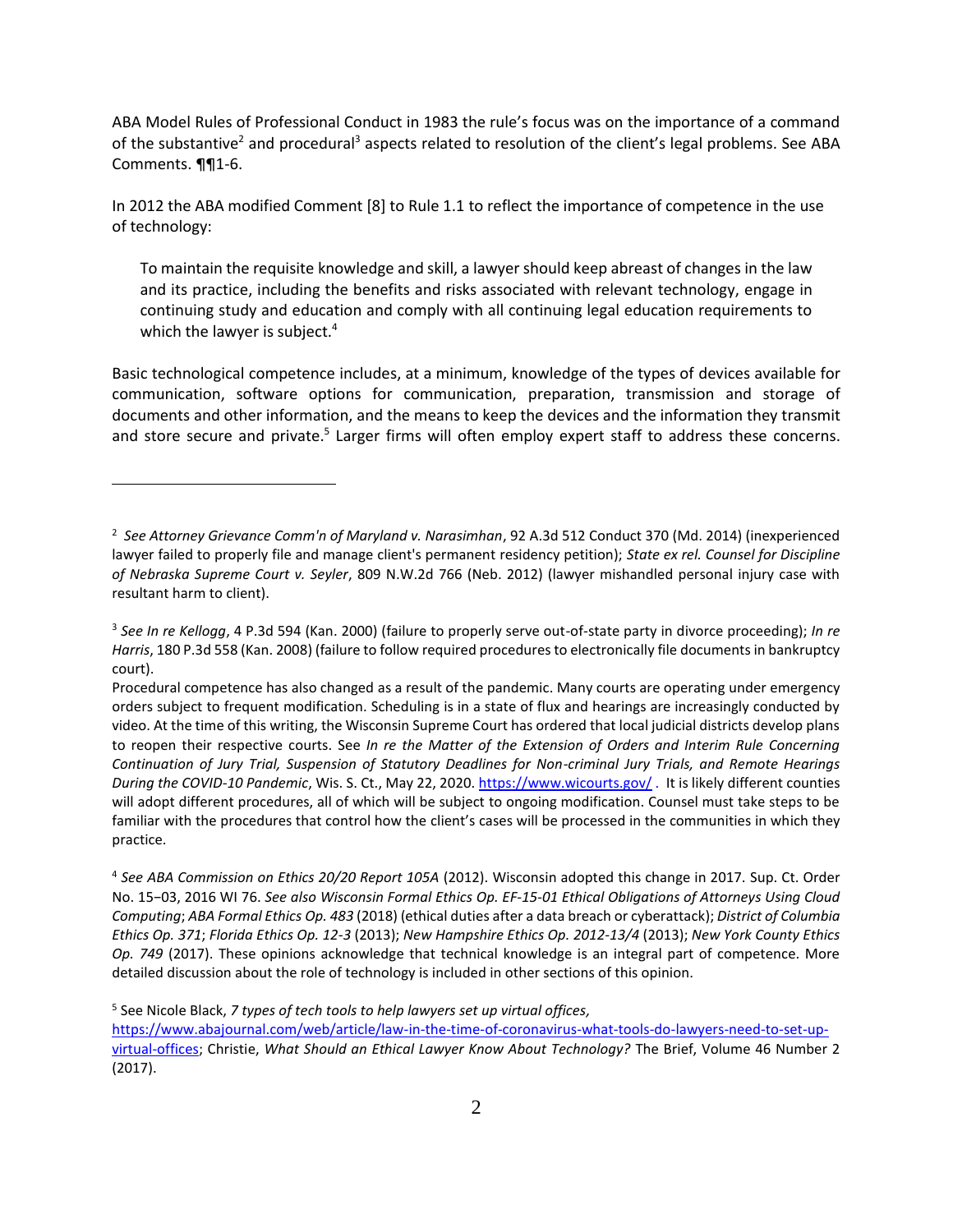Smaller firms or sole practitioners may need to retain the services of an expert if they lack the knowledge to personally manage the technological aspects of practice.

# **Diligence**

SCR 20:1.3 requires a lawyer to act with reasonable diligence and promptness in representing a client.<sup>6</sup> Generally, this rule has been viewed as requiring a lawyer to pursue a client's objectives promptly and thoroughly until its conclusion.<sup>7</sup> How this duty is discharged during a pandemic and working remotely presents unique challenges. This duty, however, requires reasonable diligence, which implies that particular circumstances may affect the parameters of this duty.

Notwithstanding the disruption caused by the pandemic, circumstances may delay court hearings or complicate legal and factual investigation. The lawyer must seek to proceed with the representation as to the best of their abilities under the circumstances. Much of the difficulty can be avoided if the lawyer's firm has a system in place to access files, conduct research, and facilitate collaboration with others in the notwithstanding the lawyer's physical isolation from others.

If delay in resolution of the client's case is unavoidable, the lawyer is required by SCR 20:1.4 to explain the circumstances to the client and the likely time frame for resolution.

Moreover, given that the present circumstances constitute a national health emergency of unknown duration, it may be appropriate for the lawyer to consider what steps may be necessary if the lawyer or the client becomes incapacitated.<sup>8</sup> Development of a succession plan is part of the lawyer's duty to provide competent and diligent representation.<sup>9</sup> In the firm context, management should consider which other members of the firm would be responsible for the unavailable lawyer's cases. If the lawyer is a sole practitioner, the lawyer should reach out to other lawyers to develop a plan to protect the clients in the event of the lawyer's impairment.<sup>10</sup>

# **Communication**

 $\overline{a}$ 

SCR 20:1.4 addresses the lawyer's duty to communicate with the client.<sup>11</sup> The current pandemic or any other disaster or emergency makes regular contact with clients more important than ever. The client needs to know how to contact the lawyer just as the lawyer must know how to contact the clients.

 $6$  "A lawyer shall act with reasonable diligence and promptness in representing a client."

 $<sup>7</sup>$  The duty of diligence will vary depending on what services the lawyer will provide. For example, it will differ if the</sup> lawyer is only preparing a document as compared to conducting a trial, pursuing an appeal, or providing services of an ongoing nature. SCR 20:1.2(c).

<sup>8</sup> *See ABA Formal Opinion 482* (2018) (Ethical Obligations Related to Disasters).

<sup>9</sup> See SCR 20:1.3, ABA Comment [5].

<sup>10</sup> See Kaiser, Shattuck, *Lawyer Death or Disability: Who Will Protect Your Clients? 91 Wisconsin Lawyer 3* (March 2018).]

 $11$  SCR 20:1.4 states: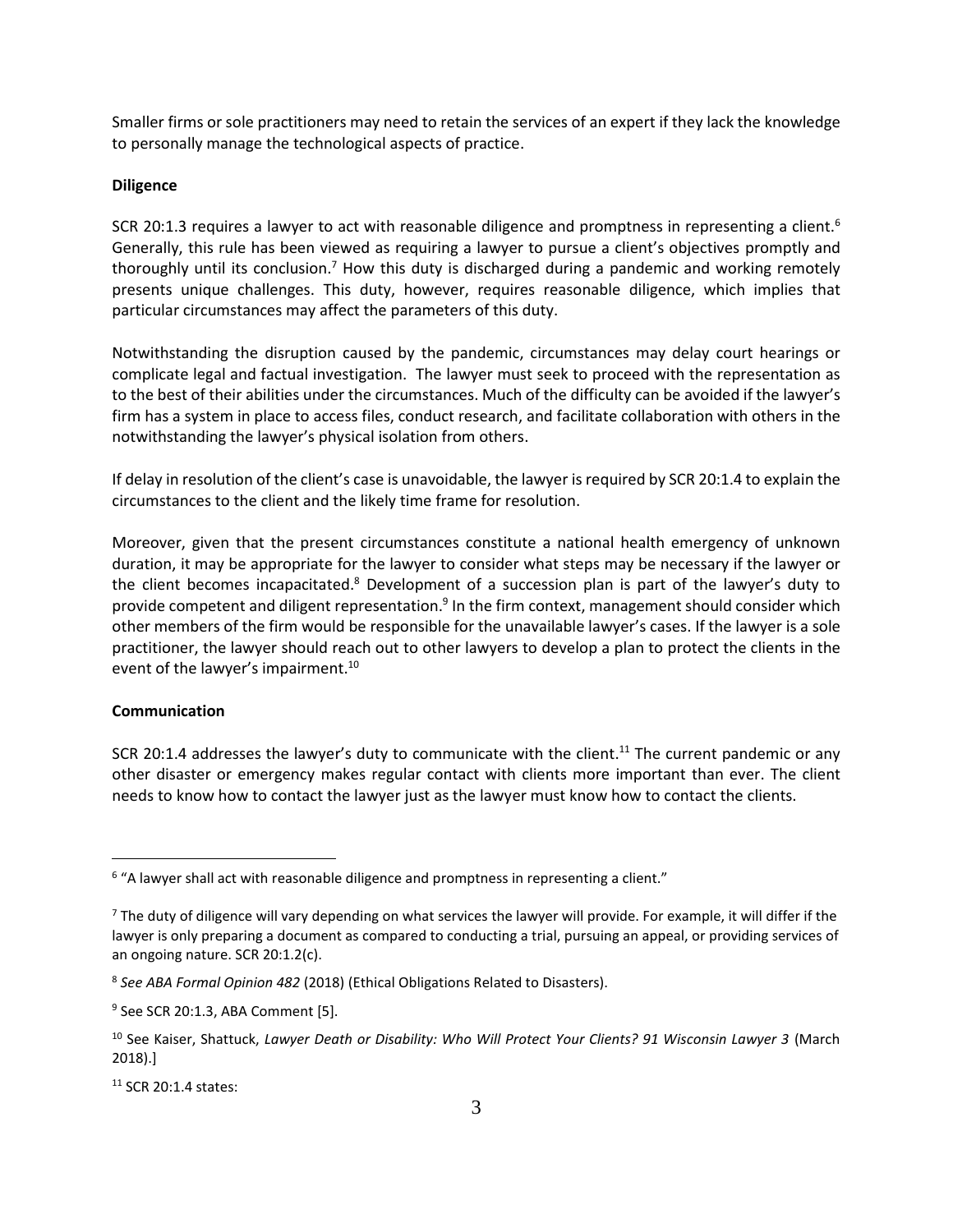For example, if telephone calls and e-mails are routed through the firm's communication system, the lawyers must regularly access office voicemail, e-mail and any other methods of client communication regularly used in the office to ensure no communications are missed. If firm lawyers work remotely, they must have a system in place to regularly handle mail – both timely sending and obtaining that which is delivered to the firm office.

The lack of personal contact with the client can create additional communication challenges. Video hearings often will not allow for confidential discussions between the lawyer and client, making advance preparation important. Execution and notarization of documents also present special challenges, which must be communicated to the client.

Issues of concern to clients will vary. Certain topics may be of special importance during a pandemic such as the impact of emergency court operations on the client's case or what steps are appropriate should the client become incapacitated. The latter question may involve discussions about powers of attorney or about identification of whom the lawyer should contact if the client is not able to maintain communication with the lawyer.

### **Confidentiality**

 $\overline{a}$ 

SCR 20:1.6<sup>12</sup> describes the lawyer's duty of confidentiality to the client. Perhaps no professional obligation has been impacted more by technology than the duty of confidentiality. The use of technology has

<sup>12</sup> SCR 20:1.6 states:

<sup>(</sup>a) A lawyer shall:

<sup>(1)</sup> Promptly inform the client of any decision or circumstance with respect to which the client's informed consent, as defined in SCR 20:1.0 (f), is required by these rules;

<sup>(2)</sup> reasonably consult with the client about the means by which the client's objectives are to be accomplished;

<sup>(3)</sup> keep the client reasonably informed about the status of the matter;

<sup>(4)</sup> promptly comply with reasonable requests by the client for information; and

<sup>(5)</sup> consult with the client about any relevant limitation on the lawyer's conduct when the lawyer knows that the client expects assistance not permitted by the Rules of Professional Conduct or other law.

<sup>(</sup>b) A lawyer shall explain a matter to the extent reasonably necessary to permit the client to make informed decisions regarding the representation.

<sup>(</sup>a) A lawyer shall not reveal information relating to the representation of a client unless the client gives informed consent, except for disclosures that are impliedly authorized in order to carry out the representation, and except as stated in pars. (b) and (c).

<sup>(</sup>b) A lawyer shall reveal information relating to the representation of a client to the extent the lawyer reasonably believes necessary to prevent the client from committing a criminal or fraudulent act that the lawyer reasonably believes is likely to result in death or substantial bodily harm or in substantial injury to the financial interest or property of another.

<sup>(</sup>c) A lawyer may reveal information relating to the representation of a client to the extent the lawyer reasonably believes necessary:

<sup>(1)</sup> to prevent reasonably likely death or substantial bodily harm;

<sup>(2)</sup> to prevent, mitigate or rectify substantial injury to the financial interests or property of another that is reasonably certain to result or has resulted from the client's commission of a crime or fraud in furtherance of which the client has used the lawyer's services;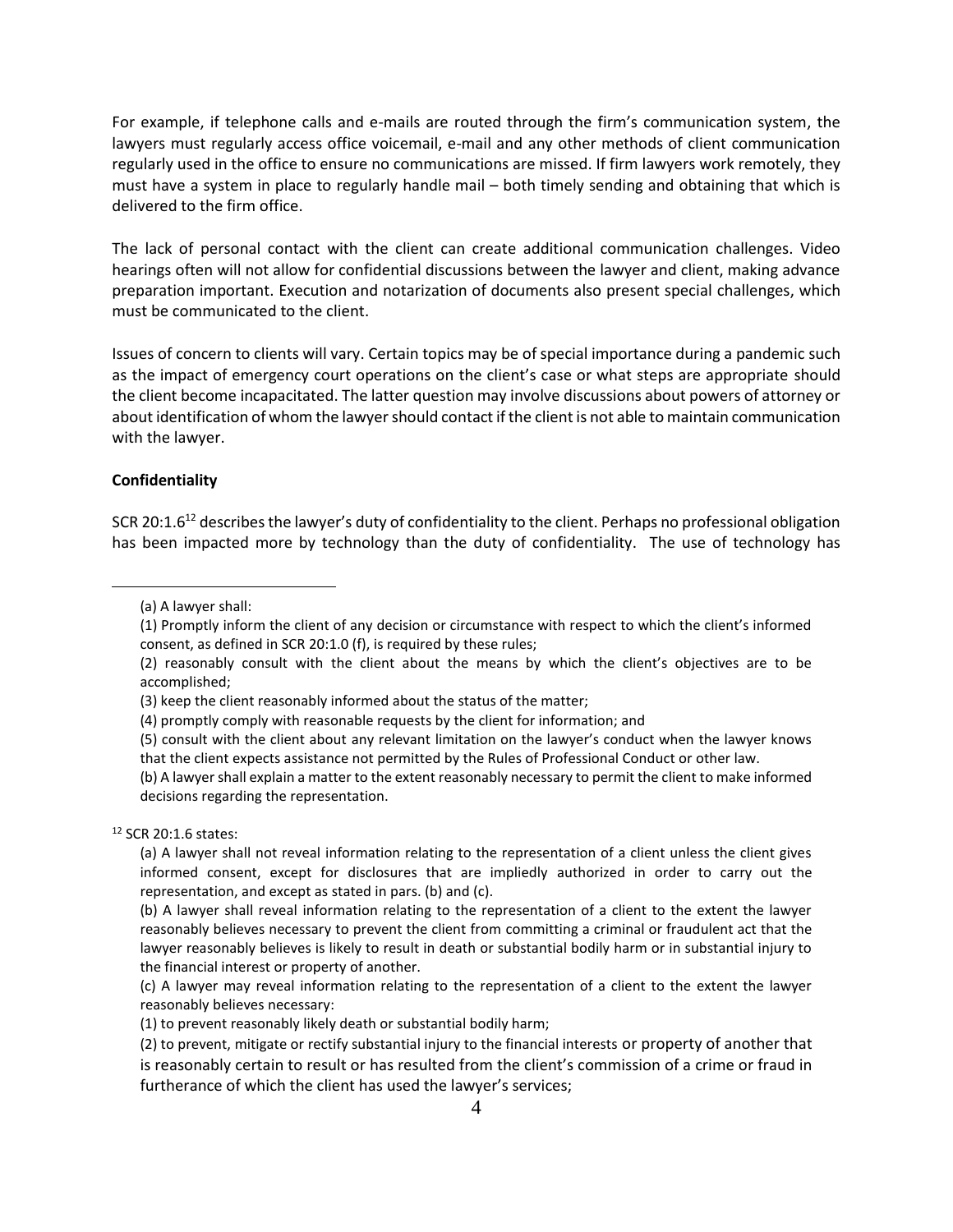increased convenience but has at the same time increased the risk of unauthorized access to an inadvertent disclosure of confidential client information.<sup>13</sup>

The 2012 Model Rule changes included modification of Rule 1.6. The ABA added subsection (d)<sup>14</sup> which states:

A lawyer shall make reasonable efforts to prevent the inadvertent or unauthorized disclosure of, or unauthorized access to, information relating to the representation of a client.

ABA Comment paragraphs [18] and [19] were also modified to address the impact of technology on the duty of confidentiality:

[18] Paragraph (c) requires a lawyer to act competently to safeguard information relating to the representation of a client against unauthorized access by third parties and against inadvertent or unauthorized disclosure by the lawyer or other persons who are participating in the representation of the client or who are subject to the lawyer's supervision. See Rules 1.1, 5.1, and 5.3. The unauthorized access to, or the inadvertent or unauthorized disclosure of, information relating to the representation of a client does not constitute a violation of paragraph (c) if the lawyer has made reasonable efforts to prevent the access or disclosure. Factors to be considered in determining the reasonableness of the lawyer's efforts include, but are not limited to, the sensitivity of the information, the likelihood of disclosure if additional safeguards are not employed, the cost of employing additional safeguards, the difficulty of implementing the safeguards, and the extent to which the safeguards adversely affect the lawyer's ability to represent clients (e.g., by making a device or important piece of software excessively difficult to use). A client may require the lawyer to implement special security measures not required by this Rule or may give informed consent to forgo security measures that would otherwise be required by this Rule. Whether a lawyer may be required to take additional steps to safeguard a client's information in order to comply with other law, such as state and federal laws that govern data privacy or that impose notification requirements upon the loss of, or unauthorized access to,

(5) to comply with other law or a court order; or

<sup>(3)</sup> to secure legal advice about the lawyer's conduct under these rules;

<sup>(4)</sup> to establish a claim or defense on behalf of the lawyer in a controversy between the lawyer and the client, to establish a defense to a criminal charge or civil claim against the lawyer based upon conduct in which the client was involved, or to respond to allegations in any proceeding concerning the lawyer's representation of the client;

<sup>(6)</sup> to detect and resolve conflicts of interest, but only if the revealed information would not compromise the attorney−client privilege or otherwise prejudice the client.

<sup>(</sup>d) A lawyer shall make reasonable efforts to prevent the inadvertent or unauthorized disclosure of, or unauthorized access to, information relating to the representation of a client.

<sup>13</sup> *See generally 55 Law. Man. Prof. Conduct* 401-421 (2020).

<sup>&</sup>lt;sup>14</sup> SCR 20:1.6 differs from the ABA version of the rule in a number of respects, one of which is that the new ABA subsection (c) is renumbered in Wisconsin as subsection (d).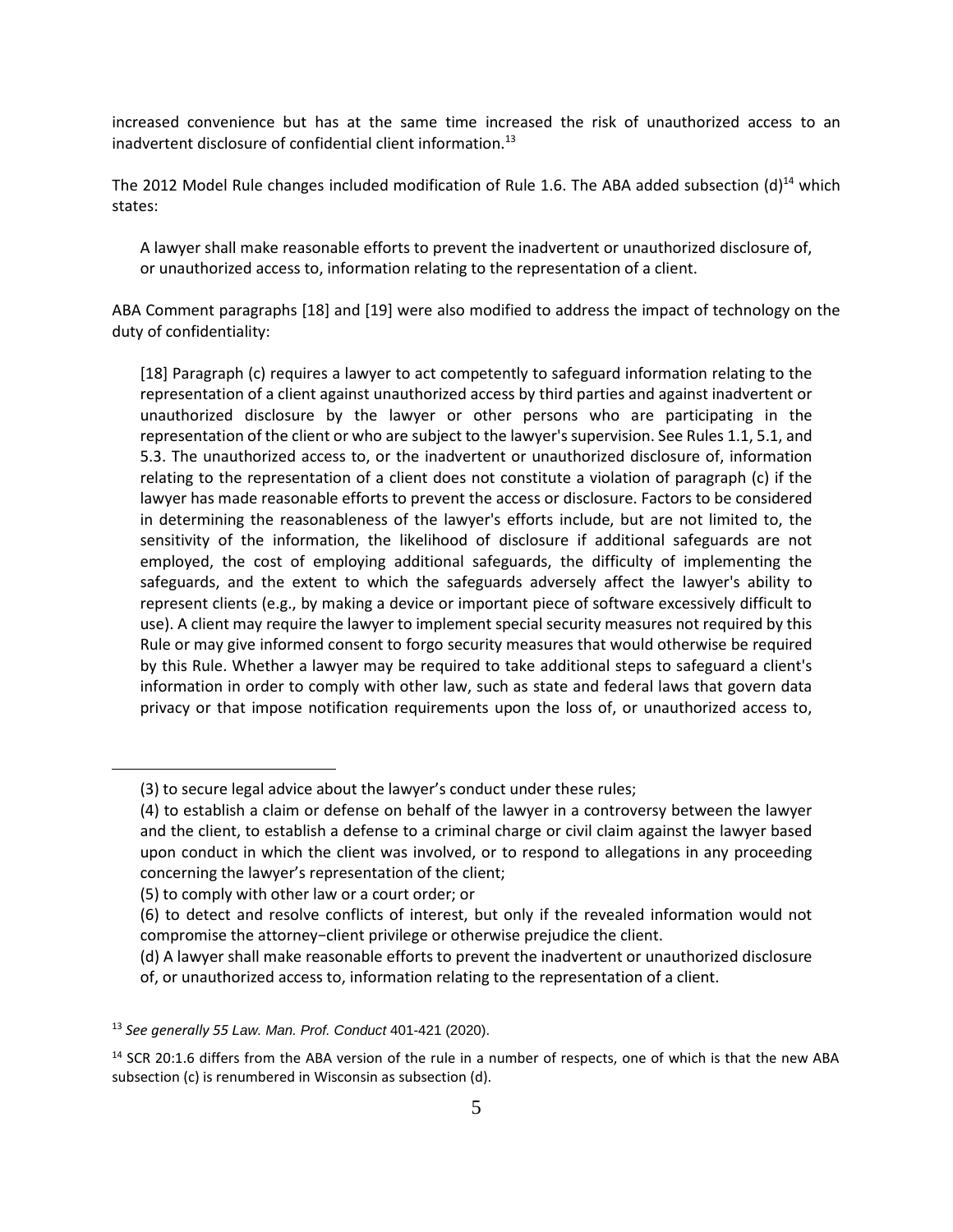electronic information, is beyond the scope of these Rules. For a lawyer's duties when sharing information with nonlawyers outside the lawyer's own firm, see Rule 5.3, Comments [3]-[4].

[19] When transmitting a communication that includes information relating to the representation of a client, the lawyer must take reasonable precautions to prevent the information from coming into the hands of unintended recipients. This duty, however, does not require that the lawyer use special security measures if the method of communication affords a reasonable expectation of privacy. Special circumstances, however, may warrant special precautions. Factors to be considered in determining the reasonableness of the lawyer's expectation of confidentiality include the sensitivity of the information and the extent to which the privacy of the communication is protected by law or by a confidentiality agreement. A client may require the lawyer to implement special security measures not required by this Rule or may give informed consent to the use of a means of communication that would otherwise be prohibited by this Rule. Whether a lawyer may be required to take additional steps in order to comply with other law, such as state and federal laws that govern data privacy, is beyond the scope of these Rules.

Wisconsin adopted both of these changes in 2017.<sup>15</sup> The ABA Standing Committee on Ethics and Professional Responsibility, in Formal Opinion 477R (2017), explained that the change does not require specific security steps in all cases nor does it suggest that any breach automatically constitutes a rule violation. Instead, lawyers are required to make "reasonable efforts" to secure client information. What constitutes "reasonable efforts" is fact dependent based on consideration of a range of factors.

What information is protected and the exceptions that require or permit disclosure remain unchanged.<sup>16</sup> What has changed, however, is the variety of circumstances under which the lawyer's responsibility to protect the information from unwarranted disclosure. Compliance with these duties can be complicated, particularly when the lawyer is working remotely, physically separated from co-workers, staff, and the information to be protected.

#### **Responsibilities of partners, managers and supervisory lawyers**

SCR 20:5.1 addresses the duties that law firm partners, managers and supervisory lawyers have to provide reasonable assurance that all lawyers in the firm conform to the Rules.<sup>17</sup> Similarly, SCR 20:5.3 addresses

<sup>15</sup> Sup. Ct. Order No. 15−03, 2016 WI 76.

 $16$  The duty of confidentiality covers all information that relates to the representation of client, whatever it's source. See SCR 20:1.6, ABA Comment [3].

<sup>17</sup> SCR 20:5.1 states:

- (b) A lawyer having direct supervisory authority over another lawyer shall make reasonable efforts to ensure that the other lawyer conforms to the Rules of Professional Conduct.
- (c) A lawyer shall be responsible for another lawyer's violation of the Rules of Professional Conduct if: (1) the lawyer orders or, with knowledge of the specific conduct, ratifies the conduct involved; or (2) the lawyer is a partner or has comparable managerial authority in the law firm in which the other

lawyer practices, or has direct supervisory authority over the other lawyer, and knows of the conduct

<sup>(</sup>a) A partner in a law firm, and a lawyer who individually or together with other lawyers possesses comparable managerial authority in a law firm, shall make reasonable efforts to ensure that the firm has in effect measures giving reasonable assurance that all lawyers in the firm conform to the Rules of Professional Conduct.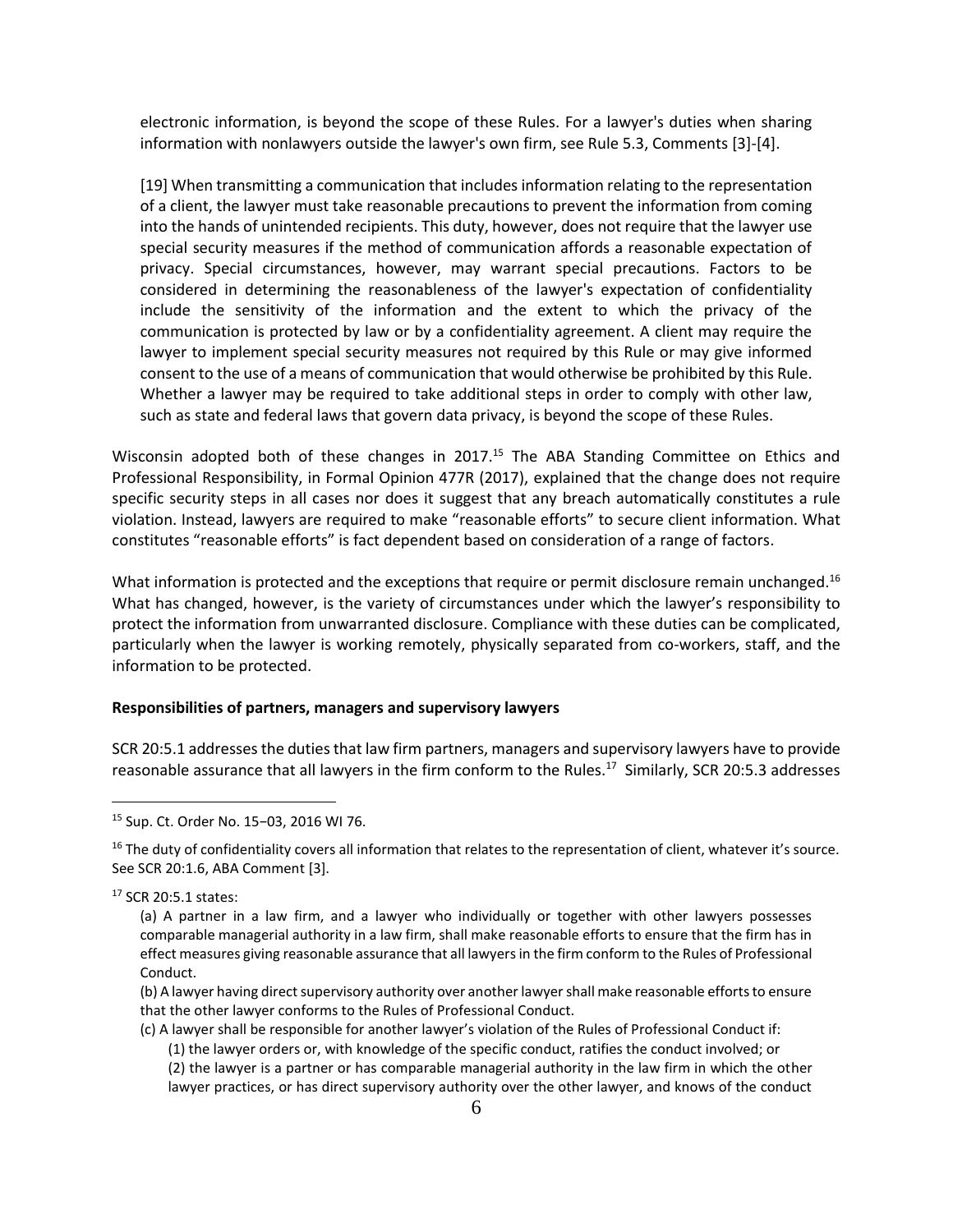the duties that partners, managers and supervisory lawyers have to provide reasonable assurance that the conduct of each nonlawyer, including consultants and vendors, is compatible with the Rules.<sup>18</sup> While the law firm's policies, procedures and supervision must provide reasonable assurance that all lawyers and nonlawyers comply with all of the Rules, the duties of competence, diligence, communication and confidentiality are especially critical when lawyers are working remotely.

Oversight of fellow professionals is challenging under any circumstance. It can be particularly challenging when those supervised are working in different, remote locations, separate from their supervisor and each other. Developing a structure to adhere to a schedule, facilitate collaboration, communication, and conduct regular meetings by videoconference can help achieve the level of supervision envisioned by the rules. Regular mandatory training, review of the circumstances of a remotely-working lawyer, the assignment of experienced mentors to new lawyers, and the creation of teams are also strategies that can facilitate efficiency in the context of remote work.

### **Unauthorized Practice of Law**

Much attention has been given in the last two decades to regulation of unauthorized practice, primarily in the context of multi-jurisdictional work. In 1998 the California Supreme Court held that a New York firm with no physical presence in California violated that state's prohibition against unauthorized practice in its representation of a California client.<sup>19</sup> This decision sparked a national debate eventually leading to modifications of Model Rule 5.5, which became the basis for and is substantially equivalent to Wisconsin's SCR 20:5.5. Subsequently, advances in technology have made it possible for lawyers to easily work remotely and in virtual law practices.<sup>20</sup>

at a time when its consequences can be avoided or mitigated but fails to take reasonable remedial action.

### <sup>18</sup> Similarly, SCR 20:5.3 states:

 $\overline{a}$ 

With respect to a nonlawyer employed or retained by or associated with a lawyer:

(a) a partner and a lawyer who individually or together with other lawyers possesses comparable managerial authority in a law firm shall make reasonable efforts to ensure that the firm has in effect measures giving reasonable assurance that the person's conduct is compatible with the professional obligations of the lawyer.

(b) a lawyer having direct supervisory authority over the nonlawyer shall make reasonable efforts to ensure that the person's conduct is compatible with the professional obligations of the lawyer; and,

(c) a lawyer shall be responsible for conduct of such a person that would be a violation of the Rules of Professional Conduct if engaged in by a lawyer if:

(1) the lawyer orders or, with the knowledge of the specific conduct, ratifies the conduct involved; or (2) the lawyer is a partner or has comparable managerial authority in the law firm in which the person is employed, or has direct supervisory authority over the person, and in either case knows of the conduct at a time when its consequences can be avoided or mitigated but fails to take reasonable remedial action.

<sup>19</sup> See *[Birbrower, Montalbano, Condon & Frank, P.C. v. Superior Court](https://scholar.google.com/scholar_case?case=17875531284498988901&q=Birbrower,+Montalbano,+Condon+%26+Frank,+P.C.+v.+Superior+Court,+949+P.2d+1,+5-6&hl=en&as_sdt=20000006)*, 949 P.2d 1 (Cal. 1998)

 $20$  In the late 1990s, the term "virtual office" became a common part of the industry lexicon. "In 2002, FisherBroyles [LLP](http://www.abajournal.com/news/article/another_virtual_law_firm_allows_lawyers_to_work_less_earn_more/) became the first full-service, Pure Virtual Law Firm relying exclusively on cloud-based applications formed in the United States. By 2011, according to Law Firm Suites, there were an estimated 200 to 300 Pure Virtual Law Firms in the U.S., in addition to the hundreds of attorneys practicing virtually and maintaining a virtual law office address.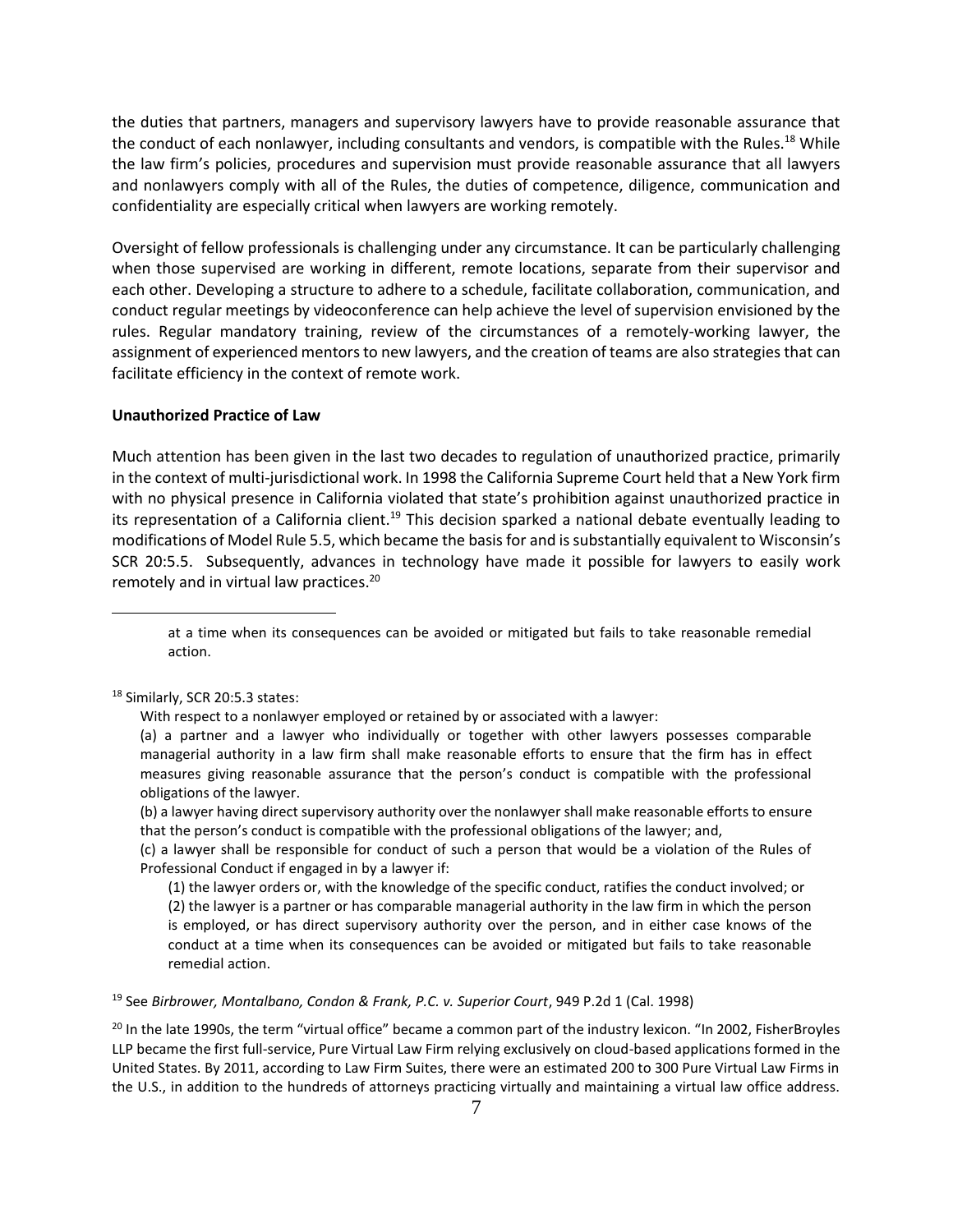Lawyers practicing in virtual practices and lawyers working remotely during the pandemic have raised questions about the unauthorized practice of law. Although unauthorized and multi-jurisdictional practice involve a plethora of issues,<sup>21</sup> the focus of this opinion is whether a lawyer, while in a location where the lawyer is not licensed, may conduct a virtual practice in a jurisdiction where the lawyer is licensed.

Both Model Rule 5.5(b)(1) and SCR 20:5.5(b)(1) provide that a lawyer who is not admitted to practice in this jurisdiction shall not "establish an office or maintain a systematic and continuous presence in this jurisdiction for the practice of law." In December 2020, the ABA's Standing Committee issued ABA Formal Opinion 495 to provide guidance.

Words in the rules, unless otherwise defined, are given their ordinary meaning. "Establish" means "to found, institute, build, or bring into being on a firm or stable basis." A local office is not "established" within the meaning of the rule by the lawyer working in the local jurisdiction if the lawyer does not hold out to the public an address in the local jurisdiction as an office and a local jurisdiction address does not appear on letterhead, business cards, websites, or other indicia of a lawyer's presence. Likewise it does not "establish" a systematic and continuous presence in the jurisdiction for the practice of law since the lawyer is neither practicing the law of the local jurisdiction nor holding out the availability to do so. The lawyer's physical presence in the local jurisdiction is incidental; it is not for the practice of law. Conversely, a lawyer who includes a local jurisdiction address on websites, letterhead, business cards, or advertising may be said to have established an office or a systematic and continuous presence in the local jurisdiction for the practice of law. (Footnotes omitted.)

Similarly, both Model Rule 5.5(b)(2) and SCR 20:5.5(b)(2) prohibit a lawyer who is not admitted to practice in this jurisdiction from "hold[ing] out to the public or otherwise represent[ing] that the lawyer is admitted to the practice of law in this jurisdiction." ABA Formal Opinion 495 provides further guidance.

A lawyer practicing remotely from a local jurisdiction may not state or imply that the lawyer is licensed to practice law in the local jurisdiction. Again, information provided on websites, letterhead, business cards, or advertising would be indicia of whether a lawyer is "holding out" as practicing law in the local jurisdiction. If the lawyer's website, letterhead, business cards, advertising, and the like clearly indicate the lawyer's jurisdictional limitations, do not provide an address in the local jurisdiction, and do not offer to provide legal services in the local jurisdiction, the lawyer has not "held out" as prohibited by the rule.

The concept and viability of *eLawyering* or a virtual law practice has been around now for about 10 years, more or less. For developers, of course, it has existed much longer than for users. But I think 2003 is a good year to target the time when lawyers began noticing movement to the cloud and the rise of cloud products, aided by the development of the iPad and tablets, smartphones getting smarter, and a general progression toward a devicedriven world, wirelessly connected." [https://ssensikombi.wordpress.com/2019/10/20/virtual-law-firms-law-firms](https://ssensikombi.wordpress.com/2019/10/20/virtual-law-firms-law-firms-of-the-future%E2%80%8A-%E2%80%8Ahow-virtual-law-firms-are-doing-business-part-one/)[of-the-future%E2%80%8A-%E2%80%8Ahow-virtual-law-firms-are-doing-business-part-one/](https://ssensikombi.wordpress.com/2019/10/20/virtual-law-firms-law-firms-of-the-future%E2%80%8A-%E2%80%8Ahow-virtual-law-firms-are-doing-business-part-one/)

<sup>21</sup> *See Annotated Model Rules of Professional Conduct* (Eighth Ed. 2015) 518-534; Wolfram, *Modern Legal Ethics* (1986) 824-856.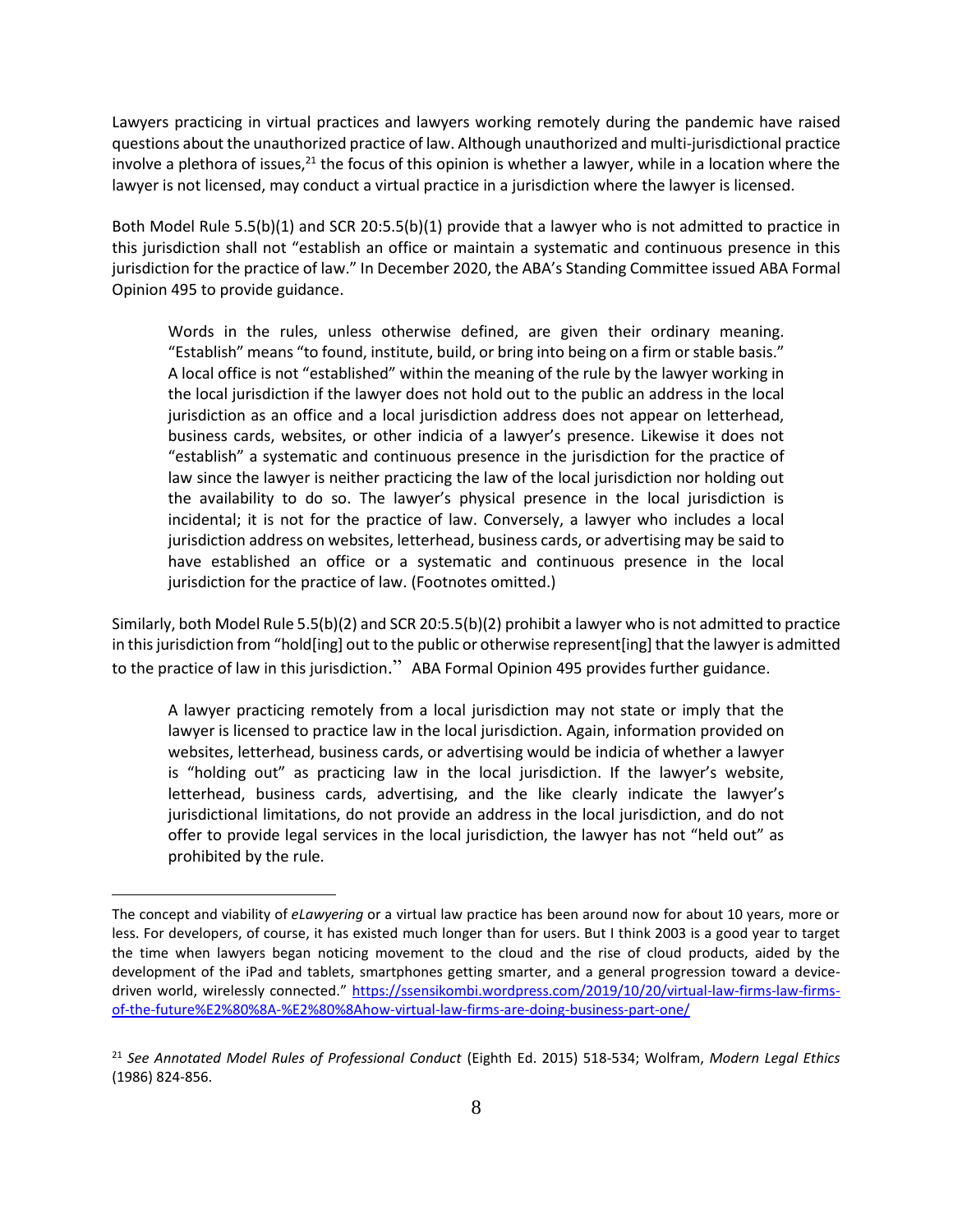Based on the language of Model Rule 5.5, ABA Opinion 495 concluded:

The purpose of Model Rule 5.5 is to protect the public from unlicensed and unqualified practitioners of law. That purpose is not served by prohibiting a lawyer from practicing the law of a jurisdiction in which the lawyer is licensed, for clients with matters in that jurisdiction, if the lawyer is for all intents and purposes invisible as a lawyer to a local jurisdiction where the lawyer is physically located, but not licensed. The Committee's opinion is that, in the absence of a local jurisdiction's finding that the activity constitutes the unauthorized practice of law, a lawyer may practice the law authorized by the lawyer's licensing jurisdiction for clients of that jurisdiction, while physically located in a jurisdiction where the lawyer is not licensed if the lawyer does not hold out the lawyer's presence or availability to perform legal services in the local jurisdiction or actually provide legal services for matters subject to the local jurisdiction, unless otherwise authorized.

Two previous state ethics opinions reached the same conclusion. In Utah Ethics Opinion 19-03 (2019), the Ethics Advisory Committee questioned, "what interest does the Utah State Bar have in regulating an out-of-state lawyer's practice for out-of-state clients simply because he has a private home in Utah?" The Committee reached an emphatic conclusion, "none."

The Utah Rules of Professional Conduct do not prohibit an out-of-state attorney from representing clients from the state where the attorney is licensed even if the out-of-state attorney does so from his private location in Utah. However, in order to avoid engaging in the unauthorized practice of law, the out-of-state attorney who lives in Utah must not establish a public office in Utah or solicit Utah business.

The Maine Professional Ethics Commission reached the same conclusion in Maine Ethics Opinion 189  $(2005).^{22}$ 

Like the Utah Ethics Advisory Committee, we found no case where an attorney has been disciplined for practicing law out of a private residence for out-of-state clients located in the state where the attorney is licensed.

<sup>&</sup>lt;sup>22</sup> The Maine Ethics Opinion concluded:

<sup>[</sup>T]he mere fact that an attorney, not admitted in Maine, is working in Maine does not automatically mean that the attorney is engaged in the unauthorized practice of law. For example, an out-of-state lawyer who has a vacation home in Maine might bring work to Maine to complete while on vacation. Where the lawyer's practice is located in another state and where the lawyer is working on office matters from afar, we would conclude that the lawyer is not engaged in the unauthorized practice of law. We would reach the same conclusion with respect to a lawyer who lived in Maine and worked out of his or her home for the benefit of a law firm and clients located in some other jurisdiction. In neither case has the lawyer established a professional office in Maine, established some other systematic and continuous presence in Maine, held himself or herself out to the public as admitted in Maine, or even provided legal services in Maine while the lawyer is working for the benefit of a non-Maine client on a matter focused in a jurisdiction other than Maine.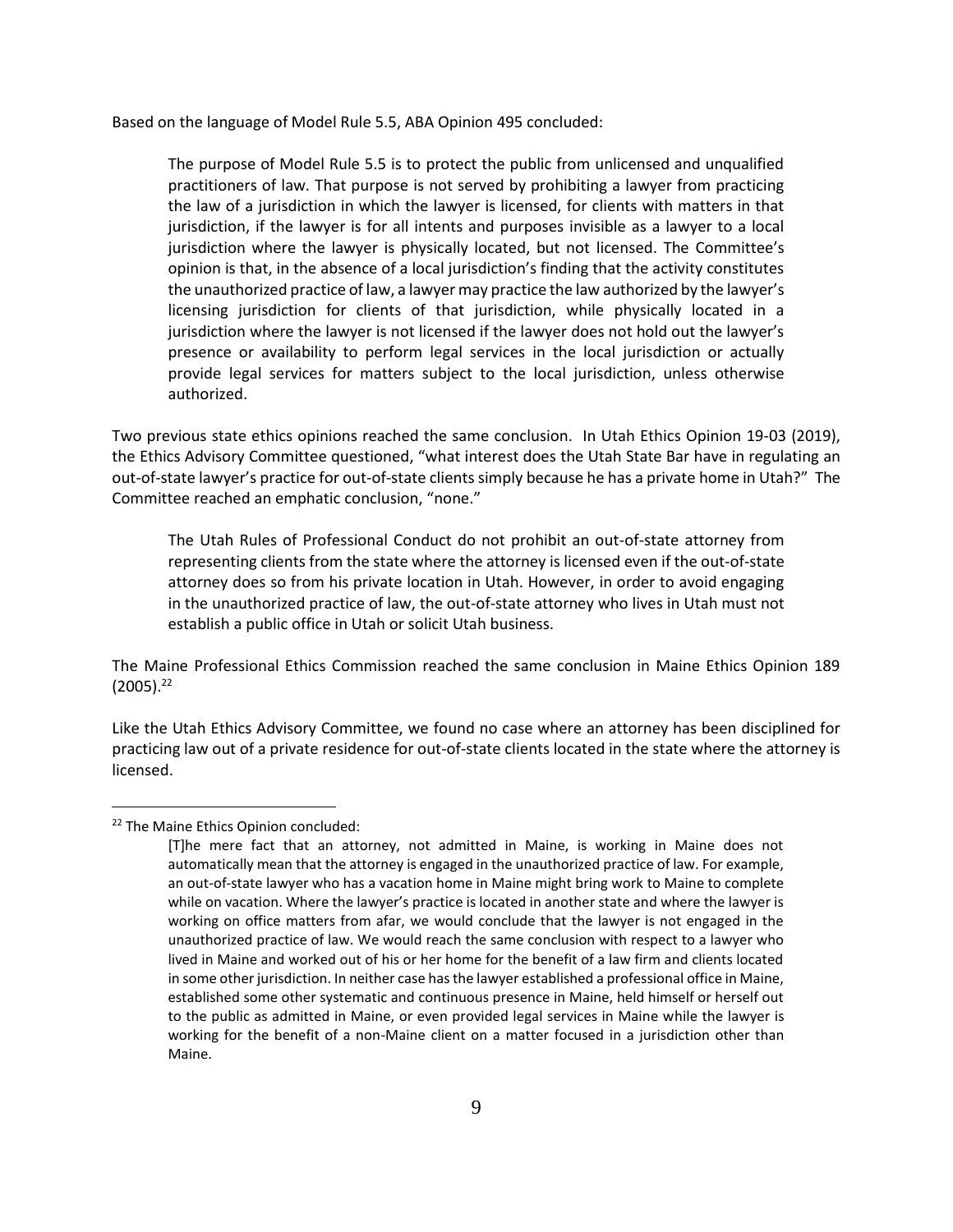Based on the language of SCR 20:5.5, its purpose, and the other ethics opinions, we conclude that the Rule does not prohibit an out-of-state lawyer from representing clients from the state where the attorney is licensed even if the out-of-state lawyer does so from the lawyer's private location in Wisconsin. However, in order to avoid engaging in the unauthorized practice of law, the out-of-state lawyer must not establish a public office in Wisconsin or solicit Wisconsin business unless otherwise authorized by law.

Each state, however, establishes its own laws and rules regulating the practice of law within its borders: there is no nationally uniform rule. Therefore, the question of whether a properly licensed Wisconsin lawyer, representing Wisconsin clients with respect to Wisconsin matters is engaged in unauthorized practice in another jurisdiction is dependent on the rules of the jurisdiction in which the lawyer is physically present. Thus, lawyers need to be mindful of the rules that apply in the jurisdiction in which they are located.

### **General Guidance**

It is impossible to provide specific requirements for working remotely because lawyers' ethical duties are continually evolving as technology changes. It is possible, however, to provide some guidance.

### **Cybersecurity Practices**

Because working remotely relies on technology, competence in technology and cybersecurity practices are essential. The following cybersecurity practices have been recommended by a number of ethics opinions<sup>23</sup> and other resources. None of these practices are new: they are reasonable precautions that have helped lawyers fulfill their ethical obligations, especially the duty of confidentiality, when working in the office and when working remotely, whether at home during evenings and weekends, or during travel for work or vacation.

- **Require strong passwords to protect data and to access devices.** The more complex the password, the less likely that an unauthorized user will be able to access data or devices by using password cracking techniques or software.
- **Use two-factor or multi-factor authentication to access firm information and firm networks.** Although requiring an additional authentication step, such as a six-digit code sent to the lawyer's phone or email, may seem inconvenient or burdensome, it is a reasonable precaution that increases protection and reduces the likelihood of unauthorized access by providing an additional layer of security beyond a strong password.
- **Avoid using unsecured or public WiFi when accessing or transmitting client information.** Hackers can access unencrypted information on unsecured WiFi and can use unsecured WiFi to distribute malware.

<sup>&</sup>lt;sup>23</sup> See, e.g., Wisconsin Formal Ethics Opinion EF-15-01: Ethical Obligations of Attorneys Using Cloud Computing (Amended September 8, 2017).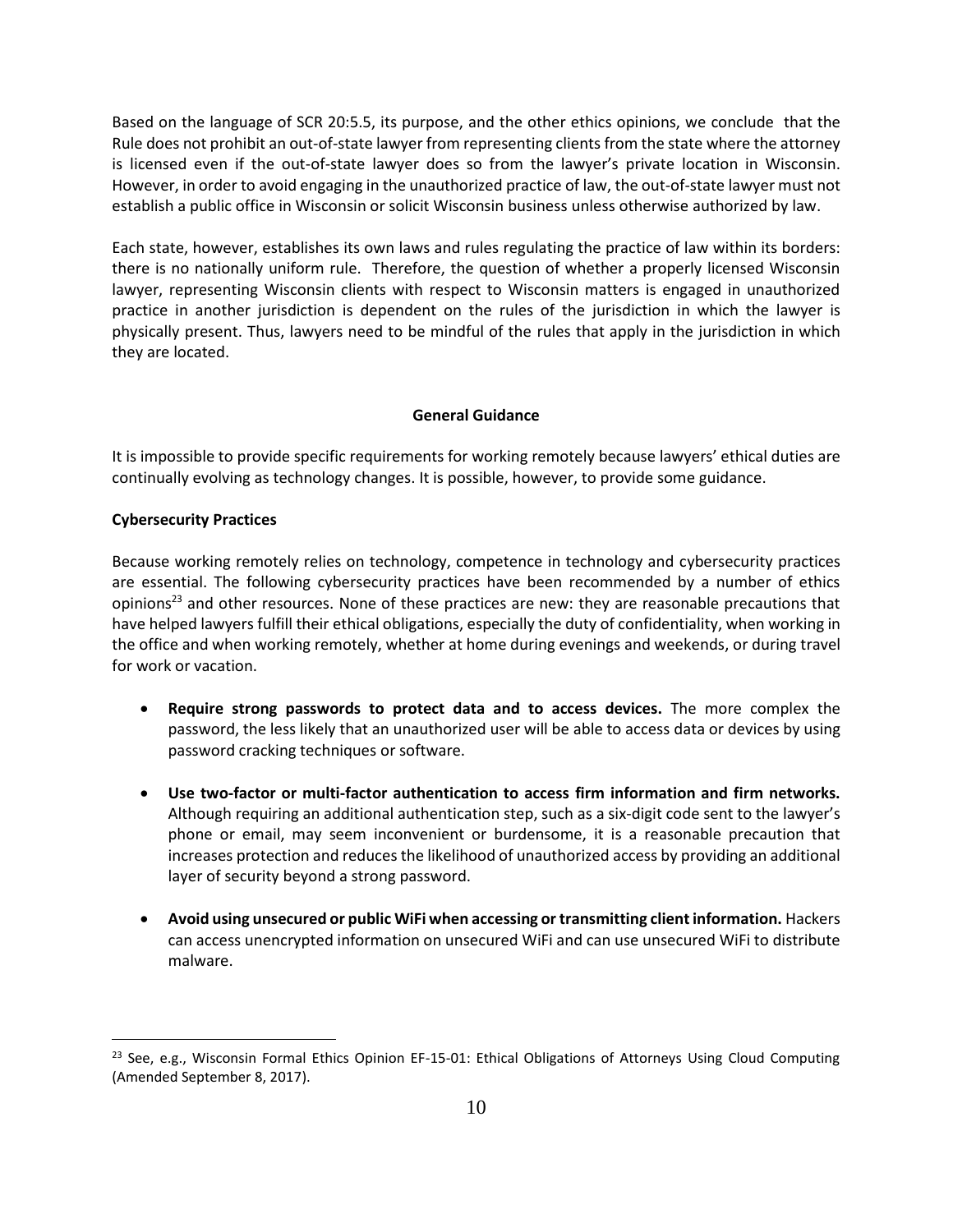- **Use a virtual private network (VPN) when accessing or transmitting client information.** A VPN encrypts information and allows users to create a secure connection to another network.
- **Use firewalls and secure router settings.** A firewall monitors and controls incoming and outgoing network traffic based on predetermined security rules: it establishes a barrier between a trusted network and an untrusted network. A router connects multiple devices to the Internet, and connects the devices to each other.
- **Use and keep current anti-virus and anti-malware software.** Anti-virus and anti-malware both refer to software designed to detect, protect against, and remove malicious software.
- **Keep all software current: install updates immediately.** Updates help patch security flaws or software vulnerabilities, which are security holes or weaknesses found in a software program or operating system.
- **Supply or require employees to use secure and encrypted laptops.** All lawyers and staff should use only firm issued devices with security protections and backup systems and prohibit storage of firm or client information on unauthorized devices. All devices used by the lawyer, such as desktop computers, laptops, tablets, portable drives, phones, and scanning and copy machines, should be protected.
- **Do not use USB drives or other external devices unless they are owned by the firm or they are provided by a trusted source.**
- **Specify how and where data created remotely will be stored and how it will be backed up.**
- **Save data permanently only on the office network, not personal devices.** If saved on personal devices, taking reasonable precautions to protect such information.
- **Use reputable vendors for cloud services.** Transmission and storage of firm and client information through a cloud service is appropriate provided the lawyer has made sufficient inquiry that the service is competent and reputable.<sup>24</sup>
- **Encrypt emails or use other security to protect sensitive information from unauthorized disclosure.** A lawyer should balance the interests in determining when encryption is appropriate.
- **Encrypt electronic records, including backups containing sensitive information such a personally identifiable information.**
- **Do not open suspicious attachments or click unusual links in messages, email, tweets, posts, online ads.**
- **Use websites have enhanced security whenever possible.** Such websites begin with "HTTPS" in their address rather than "HTTP," and encrypt the communication.

<sup>&</sup>lt;sup>24</sup> Wisconsin Formal Ethics Opinion EF-15-01.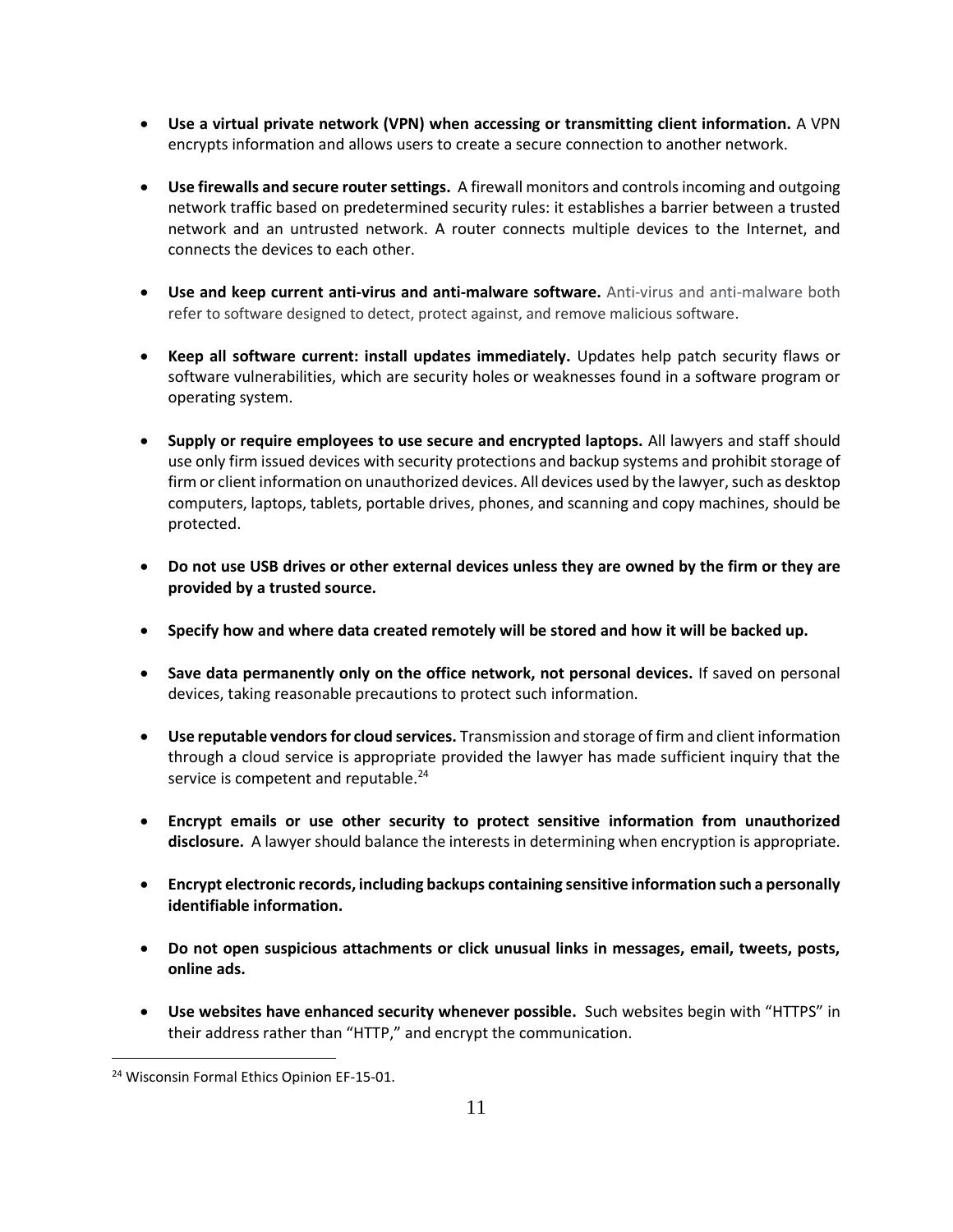- **Provide adequate security for video meetings or conferences.** The FBI has recommended the following steps: use the up-to-date version of the application; do not make the meetings public; require a meeting password; do not share the link to the video meeting on an unrestricted publicly available social media post; provide the meeting link directly to the invited guests; and manage the screen-sharing options.<sup>25</sup> In selecting a videoconferencing platform, the lawyer should make sure it is sufficiently secure both in its structure and its contractual terms of use, especially any terms on access to user information. 26
- **Do not have work-related conversations in the presence of smart devices such as voice**  assistants. These devices may listen to and record conversations.<sup>27</sup>

### **Training and Supervision**

To comply with the duties required by SCR 20:5.1 and 5.3, partners, managers and supervisory lawyers should consider whether the firm's policies and procedures are adequate to address the specific challenges that may arise when lawyers and nonlawyer assistants are working remotely.

- **Establish and implement policies and procedures for cybersecurity practices.** These policies and procedures should be in writing and provided to all lawyers and nonlawyer assistants, and stress compliance.
- **Establish and implement policies and procedures for the training and supervision of lawyers and nonlawyer assistants in the firm's cybersecurity practices.** Training is the most basic step in avoiding a cyberattack at a law firm. In other words, it is extremely important to develop a culture of awareness. The most serious vulnerabilities of a cybersecurity system are not the hardware or

<sup>25</sup>[https://www.fbi.gov/contact-us/field-offices/boston/news/press-releases/fbi-warns-ofteleconferencing-and](https://www.fbi.gov/contact-us/field-offices/boston/news/press-releases/fbi-warns-ofteleconferencing-and-online-classroom-hijacking-during-covid-19-pandemic)[online-classroom-hijacking-during-covid-19-pandemic.](https://www.fbi.gov/contact-us/field-offices/boston/news/press-releases/fbi-warns-ofteleconferencing-and-online-classroom-hijacking-during-covid-19-pandemic)

<sup>&</sup>lt;sup>26</sup> Lawyers must understand that if video conferences are recorded the vendor may retain a copy under the terms of service. *See INSIGHT: Zooming and Attorney Client Privilege*,

[https://www.bloomberglaw.com/exp/eyJjdHh0IjoiQ1ZOVyIsImlkIjoiMDAwMDAxNzEtZWExYy1kMDAwLWE5N2YtZ](https://www.bloomberglaw.com/exp/eyJjdHh0IjoiQ1ZOVyIsImlkIjoiMDAwMDAxNzEtZWExYy1kMDAwLWE5N2YtZWE3ZTkwYWMwMDAxIiwic2lnIjoidVliaWhQR3J3ZmpWcDBKeE5KY1JYV1c0RlcwPSIsInRpbWUiOiIxNTkwMjQwMzM1IiwidXVpZCI6IndNWHUzdVFGajBEWGxkZFBKcTNSVVE9PU1ZZmVtSkhLU0hBMWtPNG8rTE50eGc9PSIsInYiOiIxIn0=?usertype=External&bwid=00000171-ea1c-d000-a97f-ea7e90ac0001&qid=6912181&cti=LSCH&uc=1320042032&et=SINGLE_ARTICLE&emc=bcvnw_cn%3A7&bna_news_filter=true) [WE3ZTkwYWMwMDAxIiwic2lnIjoidVliaWhQR3J3ZmpWcDBKeE5KY1JYV1c0RlcwPSIsInRpbWUiOiIxNTkwMjQwMzM](https://www.bloomberglaw.com/exp/eyJjdHh0IjoiQ1ZOVyIsImlkIjoiMDAwMDAxNzEtZWExYy1kMDAwLWE5N2YtZWE3ZTkwYWMwMDAxIiwic2lnIjoidVliaWhQR3J3ZmpWcDBKeE5KY1JYV1c0RlcwPSIsInRpbWUiOiIxNTkwMjQwMzM1IiwidXVpZCI6IndNWHUzdVFGajBEWGxkZFBKcTNSVVE9PU1ZZmVtSkhLU0hBMWtPNG8rTE50eGc9PSIsInYiOiIxIn0=?usertype=External&bwid=00000171-ea1c-d000-a97f-ea7e90ac0001&qid=6912181&cti=LSCH&uc=1320042032&et=SINGLE_ARTICLE&emc=bcvnw_cn%3A7&bna_news_filter=true) [1IiwidXVpZCI6IndNWHUzdVFGajBEWGxkZFBKcTNSVVE9PU1ZZmVtSkhLU0hBMWtPNG8rTE50eGc9PSIsInYiOiIxIn0=](https://www.bloomberglaw.com/exp/eyJjdHh0IjoiQ1ZOVyIsImlkIjoiMDAwMDAxNzEtZWExYy1kMDAwLWE5N2YtZWE3ZTkwYWMwMDAxIiwic2lnIjoidVliaWhQR3J3ZmpWcDBKeE5KY1JYV1c0RlcwPSIsInRpbWUiOiIxNTkwMjQwMzM1IiwidXVpZCI6IndNWHUzdVFGajBEWGxkZFBKcTNSVVE9PU1ZZmVtSkhLU0hBMWtPNG8rTE50eGc9PSIsInYiOiIxIn0=?usertype=External&bwid=00000171-ea1c-d000-a97f-ea7e90ac0001&qid=6912181&cti=LSCH&uc=1320042032&et=SINGLE_ARTICLE&emc=bcvnw_cn%3A7&bna_news_filter=true) [?usertype=External&bwid=00000171-ea1c-d000-a97f-](https://www.bloomberglaw.com/exp/eyJjdHh0IjoiQ1ZOVyIsImlkIjoiMDAwMDAxNzEtZWExYy1kMDAwLWE5N2YtZWE3ZTkwYWMwMDAxIiwic2lnIjoidVliaWhQR3J3ZmpWcDBKeE5KY1JYV1c0RlcwPSIsInRpbWUiOiIxNTkwMjQwMzM1IiwidXVpZCI6IndNWHUzdVFGajBEWGxkZFBKcTNSVVE9PU1ZZmVtSkhLU0hBMWtPNG8rTE50eGc9PSIsInYiOiIxIn0=?usertype=External&bwid=00000171-ea1c-d000-a97f-ea7e90ac0001&qid=6912181&cti=LSCH&uc=1320042032&et=SINGLE_ARTICLE&emc=bcvnw_cn%3A7&bna_news_filter=true)

[ea7e90ac0001&qid=6912181&cti=LSCH&uc=1320042032&et=SINGLE\\_ARTICLE&emc=bcvnw\\_cn%3A7&bna\\_news\\_](https://www.bloomberglaw.com/exp/eyJjdHh0IjoiQ1ZOVyIsImlkIjoiMDAwMDAxNzEtZWExYy1kMDAwLWE5N2YtZWE3ZTkwYWMwMDAxIiwic2lnIjoidVliaWhQR3J3ZmpWcDBKeE5KY1JYV1c0RlcwPSIsInRpbWUiOiIxNTkwMjQwMzM1IiwidXVpZCI6IndNWHUzdVFGajBEWGxkZFBKcTNSVVE9PU1ZZmVtSkhLU0hBMWtPNG8rTE50eGc9PSIsInYiOiIxIn0=?usertype=External&bwid=00000171-ea1c-d000-a97f-ea7e90ac0001&qid=6912181&cti=LSCH&uc=1320042032&et=SINGLE_ARTICLE&emc=bcvnw_cn%3A7&bna_news_filter=true) [filter=true](https://www.bloomberglaw.com/exp/eyJjdHh0IjoiQ1ZOVyIsImlkIjoiMDAwMDAxNzEtZWExYy1kMDAwLWE5N2YtZWE3ZTkwYWMwMDAxIiwic2lnIjoidVliaWhQR3J3ZmpWcDBKeE5KY1JYV1c0RlcwPSIsInRpbWUiOiIxNTkwMjQwMzM1IiwidXVpZCI6IndNWHUzdVFGajBEWGxkZFBKcTNSVVE9PU1ZZmVtSkhLU0hBMWtPNG8rTE50eGc9PSIsInYiOiIxIn0=?usertype=External&bwid=00000171-ea1c-d000-a97f-ea7e90ac0001&qid=6912181&cti=LSCH&uc=1320042032&et=SINGLE_ARTICLE&emc=bcvnw_cn%3A7&bna_news_filter=true) .

<sup>&</sup>lt;sup>27</sup> For example, Google and Amazon maintain those recordings on servers and hire people to review the recordings. Although the identities of the speakers are not disclosed to these reviewers, they might hear sufficient details to be able to connect a voice to a specific person. [https://www.vox.com/recode/2020/2/21/21032140/alexa-amazon](https://www.vox.com/recode/2020/2/21/21032140/alexa-amazon-google-home-siri-applemicrosoft-cortana-recording)[google-home-siri-applemicrosoft-cortana-recording](https://www.vox.com/recode/2020/2/21/21032140/alexa-amazon-google-home-siri-applemicrosoft-cortana-recording) .